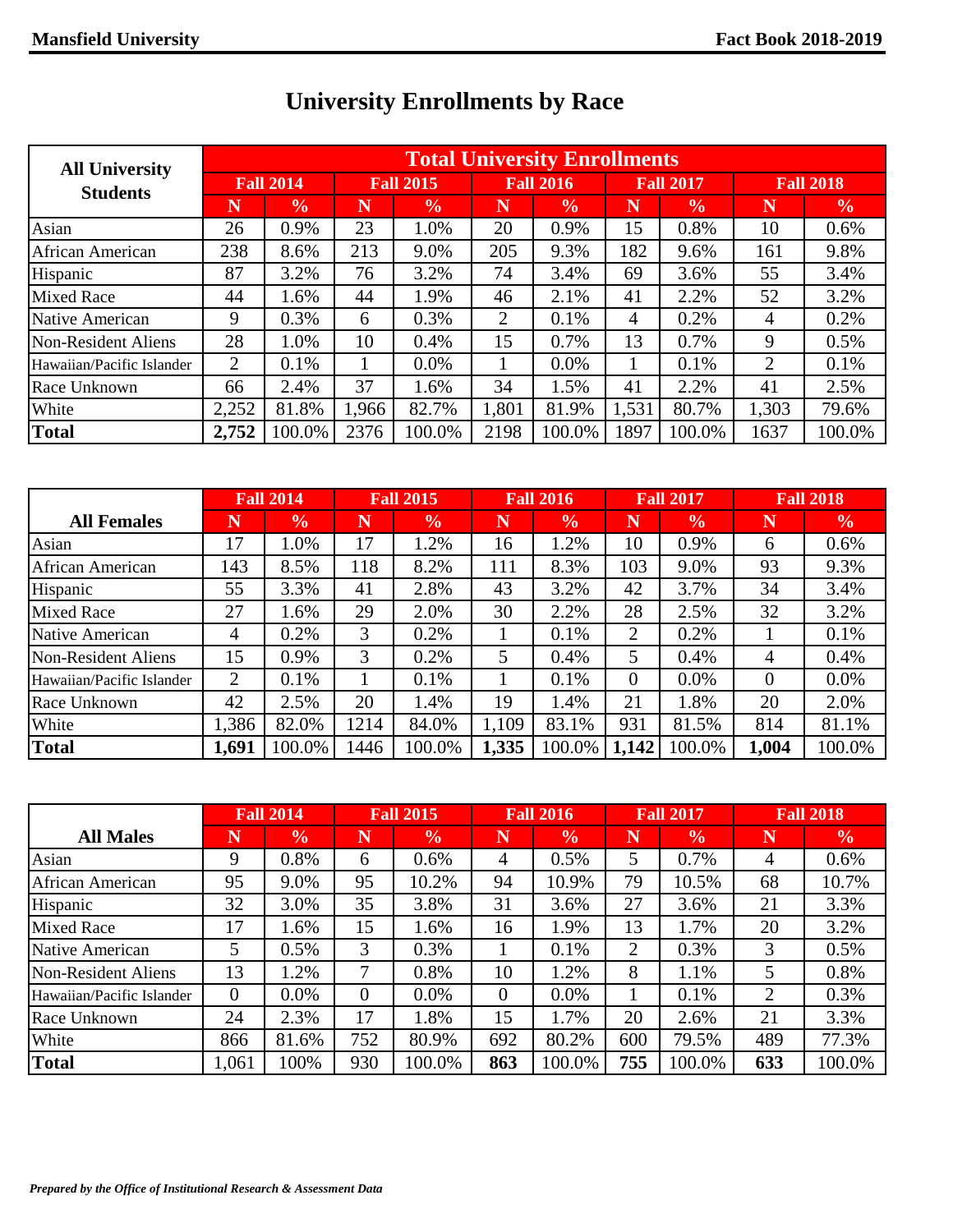|                           |                  |               |       | <b>Total Undergraduate Enrollments</b> |                |                  |      |                  |                  |               |
|---------------------------|------------------|---------------|-------|----------------------------------------|----------------|------------------|------|------------------|------------------|---------------|
| <b>All Undergraduates</b> | <b>Fall 2014</b> |               |       | <b>Fall 2015</b>                       |                | <b>Fall 2016</b> |      | <b>Fall 2017</b> | <b>Fall 2018</b> |               |
|                           | Ñ                | $\frac{0}{0}$ | N     | $\frac{6}{6}$                          | N              | $\frac{6}{6}$    | N    | $\frac{0}{0}$    | N                | $\frac{6}{9}$ |
| Asian                     | 25               | $.0\%$        | 22    | 1.0%                                   | 18             | 0.8%             | 14   | 0.8%             | 10               | 0.6%          |
| African American          | 230              | 8.9%          | 209   | 9.3%                                   | 204            | 9.0%             | 182  | 9.9%             | 161              | 10.1%         |
| Hispanic                  | 83               | 3.2%          | 73    | 3.2%                                   | 72             | 3.2%             | 67   | 3.6%             | 53               | 3.3%          |
| <b>Mixed Race</b>         | 43               | $1.7\%$       | 43    | 1.9%                                   | 46             | 2.0%             | 41   | 2.2%             | 52               | 3.3%          |
| Native American           | 9                | 0.3%          | 6     | 0.3%                                   | $\overline{2}$ | 0.1%             | 3    | 0.2%             | 4                | 0.3%          |
| Non-Resident Aliens       | 27               | $.0\%$        | 10    | 0.4%                                   | 15             | 0.7%             | 13   | 0.7%             | 9                | 0.6%          |
| Hawaiian/Pacific Islander | 2                | 0.1%          |       | 0.0%                                   |                | $0.0\%$          |      | 0.1%             | $\overline{2}$   | 0.1%          |
| Race Unknown              | 58               | 2.2%          | 34    | 1.5%                                   | 34             | 1.5%             | 40   | 2.2%             | 41               | 2.6%          |
| White                     | 2110             | 81.6%         | 1857  | 82.4%                                  | 1720           | 76.3%            | 1475 | 80.3%            | 1267             | 79.2%         |
| <b>Total</b>              | 2,587            | 100.0%        | 2,255 | 100.0%                                 | 2112           | 93.7%            | 1836 | 100.0%           | 1599             | 100.0%        |

|                           |      | <b>Fall 2014</b> |      | <b>Fall 2015</b> |       | <b>Fall 2016</b> |                | <b>Fall 2017</b> | <b>Fall 2018</b> |               |
|---------------------------|------|------------------|------|------------------|-------|------------------|----------------|------------------|------------------|---------------|
| <b>All Females</b>        | N    | $\frac{6}{6}$    | N    | $\frac{6}{6}$    | N     | $\frac{0}{0}$    | N              | $\frac{0}{0}$    | N                | $\frac{6}{6}$ |
| Asian                     | 16   | 1.0%             | 16   | 1.2%             | 14    | 1.1%             | 9              | 0.8%             | 6                | 0.6%          |
| African American          | 140  | 9.0%             | 117  | 8.7%             | 111   | 8.8%             | 103            | 9.5%             | 93               | 9.6%          |
| Hispanic                  | 52   | 3.3%             | 40   | 3.0%             | 43    | 3.4%             | 40             | 3.7%             | 32               | 3.3%          |
| <b>Mixed Race</b>         | 26   | 1.7%             | 28   | 2.1%             | 30    | 2.4%             | 28             | 2.6%             | 32               | 3.3%          |
| Native American           | 4    | 0.3%             | 3    | 0.2%             |       | 0.1%             |                | 0.1%             |                  | 0.1%          |
| Non-Resident Aliens       | 15   | 1.0%             | 3    | 0.2%             | 5     | $0.4\%$          | 5              | 0.5%             | 4                | 0.4%          |
| Hawaiian/Pacific Islander | 2    | 0.1%             |      | 0.1%             |       | 0.1%             | $\overline{0}$ | $0.0\%$          | $\Omega$         | $0.0\%$       |
| Race Unknown              | 35   | 2.2%             | 17   | 1.3%             | 19    | 1.5%             | 21             | 1.9%             | 20               | 2.1%          |
| White                     | 1268 | 81.4%            | 124  | 83.3%            | 1039  | 82.3%            | 882            | 81.0%            | 781              | 80.6%         |
| <b>Total</b>              | .558 | 100.0%           | 1349 | 100.0%           | 1,263 | 100.0%           | 1,089          | 100.0%           | 969              | 100.0%        |

|                           | <b>Fall 2014</b> |               | <b>Fall 2015</b> |               | <b>Fall 2016</b> |               |     | <b>Fall 2017</b> | <b>Fall 2018</b> |               |
|---------------------------|------------------|---------------|------------------|---------------|------------------|---------------|-----|------------------|------------------|---------------|
| <b>All Males</b>          | N                | $\frac{0}{0}$ | N                | $\frac{0}{0}$ | N                | $\frac{0}{0}$ | N   | $\frac{0}{0}$    | N                | $\frac{0}{0}$ |
| Asian                     | 9                | 0.9%          | 6                | 0.7%          | 4                | 0.5%          | 5   | 0.7%             | 4                | 0.6%          |
| African American          | 90               | 8.7%          | 92               | 10.2%         | 93               | 11.0%         | 79  | 10.6%            | 68               | 10.8%         |
| Hispanic                  | 31               | 3.0%          | 33               | 3.6%          | 29               | 3.4%          | 27  | 3.6%             | 21               | 3.3%          |
| <b>Mixed Race</b>         | 17               | $.7\%$        | 15               | 1.7%          | 16               | 1.9%          | 13  | 1.7%             | 20               | 3.2%          |
| Native American           | 5                | 0.5%          | 3                | 0.3%          |                  | 0.1%          | 2   | 0.3%             | 3                | 0.5%          |
| Non-Resident Aliens       | 12               | $.2\%$        | 7                | 0.8%          | 10               | 1.2%          | 8   | 1.1%             | 5                | 0.8%          |
| Hawaiian/Pacific Islander | $\Omega$         | $0.0\%$       | $\overline{0}$   | 0.0%          | 0                | $0.0\%$       |     | 0.1%             | $\overline{2}$   | 0.3%          |
| Race Unknown              | 23               | 2.2%          | 17               | 1.9%          | 15               | 1.8%          | 19  | 2.5%             | 21               | 3.3%          |
| White                     | 842              | 81.8%         | 733              | 80.9%         | 681              | 80.2%         | 593 | 79.4%            | 486              | 77.1%         |
| Total                     | .029             | 100.0%        | 906              | 100.0%        | 849              | 100.0%        | 747 | 100.0%           | 630              | 100.0%        |